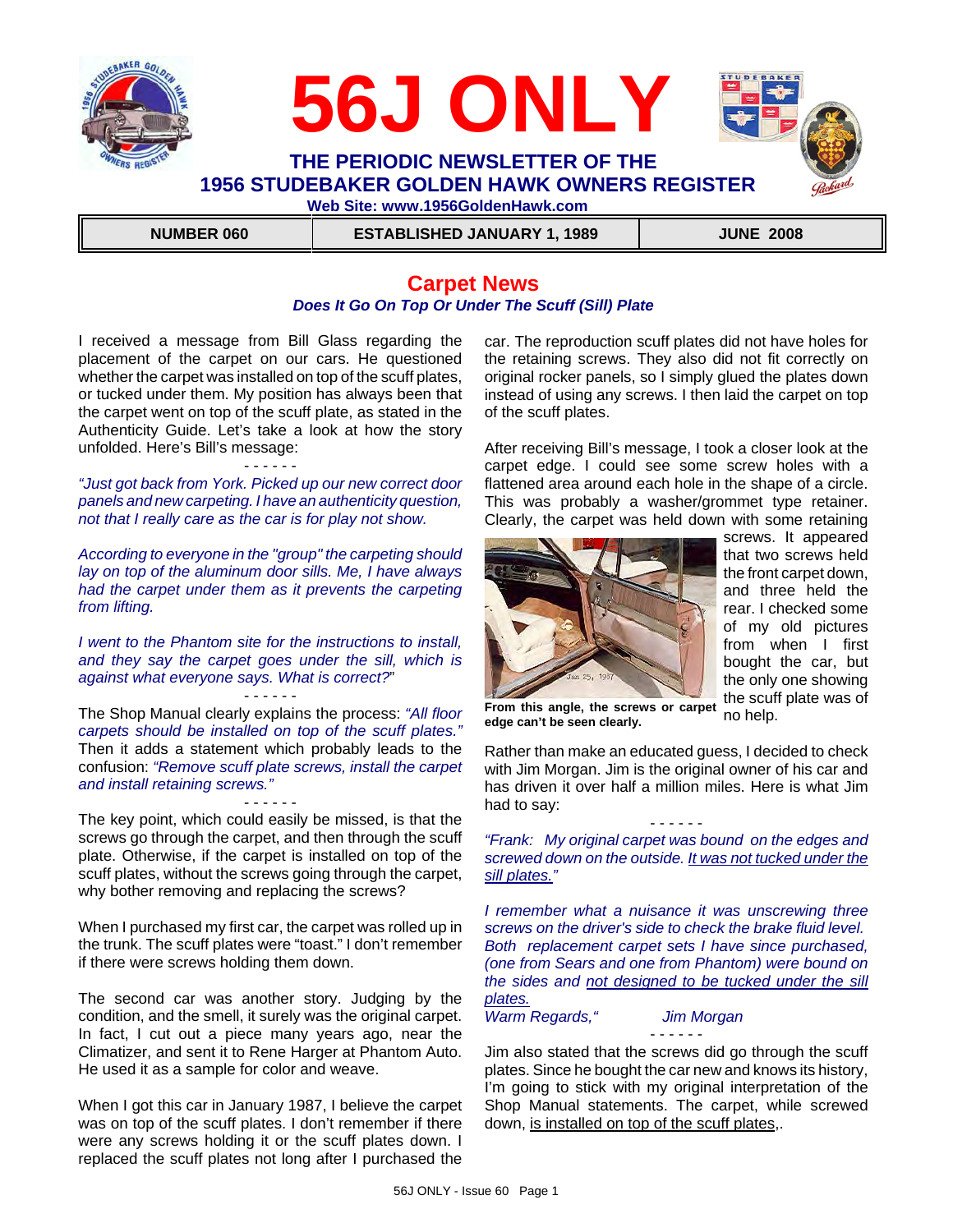## **What About The Screws!** *More knowledge leads to more questions*

Regarding the carpet and scuff plates, the Shop Manual also states, - - - - - -

*"Additional screws are provided in an envelope in the package compartment. The "X" marks in Figs. 79-83 show the correct points at which the additional screws should be installed on the different body types. Be sure to install the front floor carpet or mat under the steering post collar."* 

- - - - - -



This is interesting. The Shop Manual shows four locations for the screws, while the Body Parts Catalog indicates five retaining screws are required, PN 2049x1 No. 6x½".

After contacting Bill Glass, I got the following from him:

- - - - - - *"NOW I am going to further add to*

*the confusion. A set of NOS sill plates were on E-bay, and they had the holes pre-punched in them. There were only four based on the photos."* - - - - - -

Bill further indicated that Ed Reynolds of *Studebaker International* has reproduced the sill plates, but without any holes. Ed posted the following on the Studebaker Forum:

### - - - - - -

*Posted - 12/19/2007 : 3:53:06 PM "I could have had the holes punched as on the original sill plates but so many of the cars have rusted or oversized holes so I thought it would be better if buyers drilled their own holes where the floor is most solid." ER*

I decided to write to Ed Reynolds at Studebaker International to see if he had an original sill plate, and if so, how many holes did it have. I received the following:

- - - - - -

- - - - - -

*"Hello Frank We have a new old stock plate here with 5 holes. Hope this helps." Jim (Studebaker International)* - - - - - -

Personally, I Don't know why the carpet needs to be screwed down at all. Mine has stayed in place for twenty years without the screws.

# **Dashboard Safety Pad Cover** *Any color is fine, as long as it's black*

The famous line by Henry Ford, applies to the padded instrument board cover on our cars, as well as to the paint color on Henry's Model-T. I have seen several restored 1956 Golden Hawks with dash safety pad covers in a color other than black. Red and Rose Mist seem to be the most prevalent. I've done a bit of research on this, and have yet to find anything that supports the use of any color other than Black.

I've looked at every one of the 4073 production orders, and there is no mention of a color for the "crash pad". The Body Parts Catalog lists Charcoal Black as the only color for the dash Safety pad cover, PN 1315216X1 for our cars (56J.) It shows other colors for other years, but not for our car. My Body Parts Catalog is from April 1958. If the dash Safety Pad cover was available for the 1956 Golden Hawk in other colors, surely that fact would be noted in a catalog printed two years later.

Perhaps some people are confusing the Dash Safety Pad Cover with the Dash Liner. The Dash Liner is that cardboard type of material that is on the firewall, below the instrument board, above the carpeting. The Dash Liner was available in the following colors:

- 309315x11 Charcoal Black
- 309315x12 Dark Blue
- 309315x13 Dark Green
- 309315x14 Dark Rose Mist

(See Group 2313-30, and Group 2309-15 in the Body Parts Catalog)

 As with the placement of the carpet discussed above, the Dash Safety Pad Cover information is also available in the Authenticity Guide. That Guide is available for purchase in hard cover, CD, and DVD formats. It is also available at no cost on our web site, www.1956GoldenHawk.com.

I'm always willing to change my mind. I just want three pieces of proof. In the end, it comes down to your preference, or what you want to believe. I guess if you don't like my answers, it's better not to ask the questions!

# **eBay + Email = Excellent**

I received the following Email from Andrew Minney in Twickenham, England:

- - - - - -

*I have been researching the story of post war Studebaker coupes and have learned a lot from your site. Recently I bought off e-bay some pictures of 3 English registered 56 Hawks - a Golden Hawk, a Sky Hawk and a Flight Hawk. The Flight Hawk had what looks to be a 3-piece rear window. Was this a factory or custom accessory or were some actually fitted with a 3-piece rear window.*

- - - - - -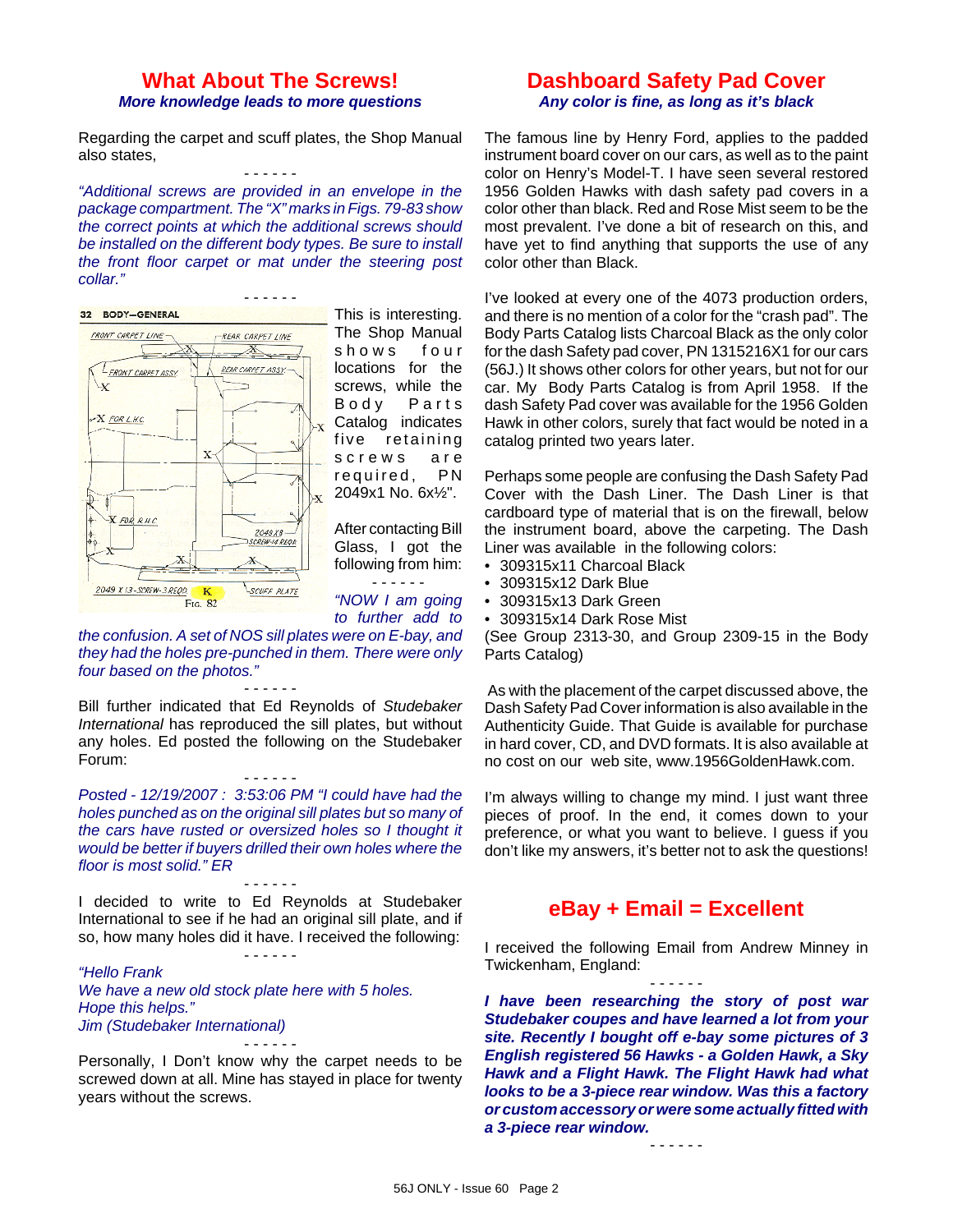I informed Andrew that I didn't know anything about a 3 piece rear window on a Flight Hawk. I forwarded his message to Bob Palma, Richard Quinn, and Fred K. Fox to see if they had any knowledge on this matter. Richard indicated that this was not a Studebaker option for 1956. It was hard to tell from the photo, but it may have been a reflection or an aftermarket stick on application. Andrew then replied:



- - - - - -

*I seem to have started something! I have seen another picture of a (Dutch, I think) 56 Hawk with the same window treatment. The more I think about it the more I feel now it was some aftermarket stick on trim. Possibly for those who either preferred a three piece window. A mild custom job, if you will.*

- - - - - - So, not much help on the Flight Hawk, however the 1956 Golden Hawk Andrew mentioned, caught my attention. I forwarded Andrew's message to Richard Atkinson, who also lives in England. I thought he would be interested in the Golden Hawk. His father owned a 1956 Golden Hawk back when they were relatively new. A day later, Richard sent this:

*I fired off a brief email to Andrew, stating that my father had purchased a GH and quoted the number plate.*

- - - - - -

*Within a few hours Andrew replied, saying that the photos he'd purchased on eBay were that of my father's car. How spooky is that!!*

*Andrew then asked for more info... to which I fired off a far lengthier email reply!*



*Andrew has offered to send/email copies of the photos that he'd bought. Needless to write, I emailed him a few scans of my father's car, which were taken in the 1960's as well as one of me as a child in my father's arms when we were leaning against the '57 Silver Hawk.*

*As much as the Internet empowers people to communicate across the globe, etc., it does seem a bit perverse reading about photos of my late father's car being bought off eBay. All I need now is to see me, or him in the photos, and that really would spook me! - Richard*

- - - - - -

### **56J-Hawkers come to the rescue** *It's the team concept that makes it work*

On April 16, 2008, I received an Email from Fernando Solivo who lives in Spain:

*I've a problem with my 56J-K7. I need to find one transmission complete, or the Twin Ultramatic, or manual with the clutch included, or some correct transmission for my Studebaker golden hawk '56. Can you help me?*

*I will you agree to inform me about this; I'll Wait patiently for your answers and thank you for it all again. - Fernando Soliva (Spain)*

I forwarded Fernando's message to everyone on my Email address list and received the following replies within days:

- - - - - - *I e-mailed him that I have one maybe two, I will give him if he pays freight. - Dean McFarland* - - - - - -

*I would eliminate the automatic and buy a Packard manual transmission...Others might fit as well. You can add a HURST floor MOUNTED shift lever, so as not to need changes in the steering column. - Verne Holoubek*

- - - - - - *Hi Frank and thanks for trying to help us out. I'll see if I can give him a hand. - Claes Antonsson (Sweden)* - - - - - -

*I have an automatic transmission complete that came with my extra 356 cu. in. Packard motor. Don't know if it works, does not appear to be leaking fluids and came out of a car that was being used daily. Has been in my garage 10 years. If this can help, please contact me. - Mike Craig*

Then on May 7, 2008, Bill Ladroga sent a message asking about a gas tank sending unit for the car now owned by his son Tom. Again I sent a message to everyone on my Email address list. No one had one, but several people had suggestions on correcting the problem. Hopefully, Tom got his problem worked out.

- - - - - -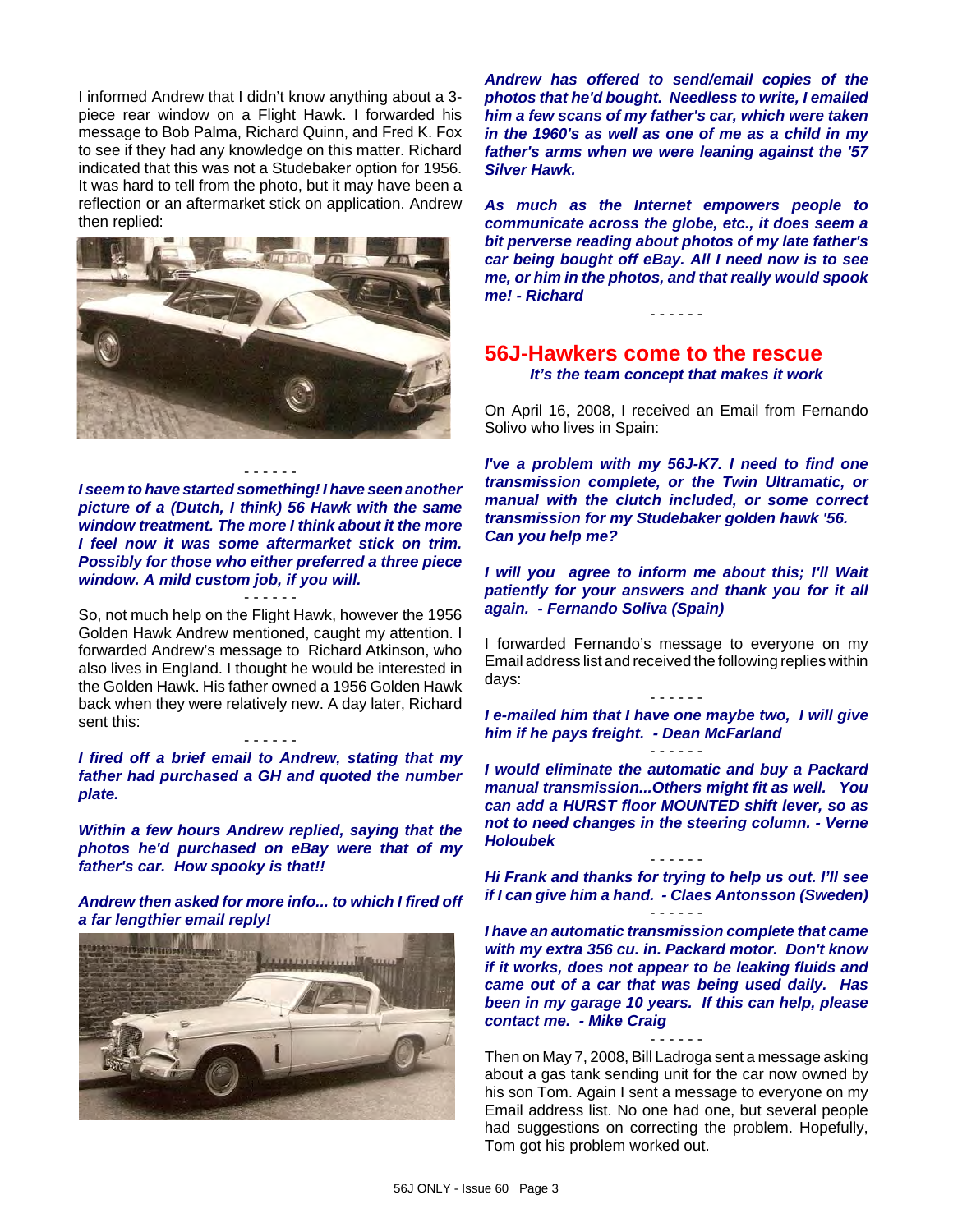And finally, on May 9, 2008, I received a call from Morris Daniel.. He was looking for a bell housing for his car with the manual transmission. Following the successful procedure used previously, I sent out a message to everyone on my email list and the next day I received a note from Morris:

- - - - - - *Frank, I heard from Terry and he is going to ship me one for the cost of shipping. That is fast!! It had been drilled out for another transmission but I can live with that. Terry has the other parts that I need as well. Thanks a lot for your help. I certainly will join the 56J Only Message forum. - Morris*

### - - - - - -

It's nice to know that we have owners who are so willing to help. These are two more examples of what we can do as a group. Thanks to everyone who made an effort to help Fernando, Tom, and Morris. Fernando probably owns the only 1956 Golden Hawk in the country, so getting help from us is certainly a big plus.

## **Oil Pumps, Yet Again** *The discussion continues*

In issue 059, I reported on the two oil pumps used on the Packard V8. I stated that my Packard parts manual from November 1955 only listed one oil pump, part # 440729. I further stated that my Hollander's Interchange book indicated that the 1956 Packard Executive and Clipper used the same pump, part  $#$  6480509, as the 1956 Golden Hawk. A few days after that issue was mailed, I received the following from Roscoe Stelford:

### - - - - - - - -

*Noticed the oil pump info in the latest 56J. My parts book was revised July 1 1956 and lists 440729 as the pump and vacuum pump assembly for all 1955-56 cars. Just started a rebuild on a 56 Executive and have rebuilt 56 Clippers with 352's all have the vacuum pump. The 6480508 is in the Studebaker parts book for 56J.*

### *Did I tell you about my 56 Clipper at the drags on u-tube? Search 1956 Packard Clipper. - Roscoe*

- - - - - - - - I'm not sure where Hollander's got its information, but it would seem that Roscoe would have first hand knowledge. Since he has rebuilt more than one Packard V8 in the 1956 Executive and Clipper, he would know. Does anyone else have information on what oil pump was used on the 1956 Packard Executive and/or Clipper models? I would think the key would be whether the car had electric or vacuum wipers.

I wrote to long time Packard owner Ken Stuckey of Orlando, who owns a 1956 Executive. He has helped when I had a question in the past. I asked if his car had vacuum or electric wipers. Unfortunately, I never heard back from Ken this time.

# **Mitsubishi Master Cylinder Update** *From Bill Glass*

I am still playing around with the Mitsubishi master cylinder installation. I have the new MC and purchased a



used reservoir on E-bay along with a used, but wrong size, MC as you need the special clips off the old one to secure the hoses. There is basically no room on the fire wall/cowl as originally thought. The linkage for the carb and tranny gets in the way. Instead, I rigged a Mitsubishi reservoir to the battery hold down. Funny thing it looks as if it was factory

installed. So if a Mitsubishi MC ever shows up, I have it made. I really hate doing the under the carpet *"thingy*."

I am also trying to design a Studebaker AC label to put on the reservoir. I am a sick puppy. Cost wise, that is having a mechanic removing the Jeep Dual MC and removing the check valve and re-installing the Jeep one, or putting in the Eclipse is the same dollar amount, time wise.

# **Mail Bonding**

**Letters are always welcome. If you need help or can offer advice, share it with other owners. (Edited as required.)**



### **Bill Hughes February 22, 2008**

Thanks for all the info you sent. I've been wanting a copy of the production order. It's nice to know that the wheels on the car are original, since I've read that only about 100 Hawks came through with those wheels in '56 (left-overs from '55). Interestingly, I lost points in a regional Studebaker meet in West Virginia because the center emblem wasn't painted gold. It's been my understanding that the '56 wheels didn't have that gold center. Also, the production order states that the rear antennas are "internally controlled". Did I miss a switch somewhere?

You seem to know the car. I realize now that it has had some sort of restoration done (new paint & interior, different colors..light blue/white). Do you know when this was done? Also, I've been wondering about the interior. The seats are a solid color, with wide pleats. The headliner is "cardboard", but solid white. The headliner bows are a stainless steel variety, not the plastic bows that everyone says should be there. Knowing now that this is not the original interior, is it safe to assume that they "customized" it when the car was done, or is this some alternative factory interior? I spoke with Phantom, & they claim that all 56J's had 2-tone seats, with a perforated headliner, & the plastic bows.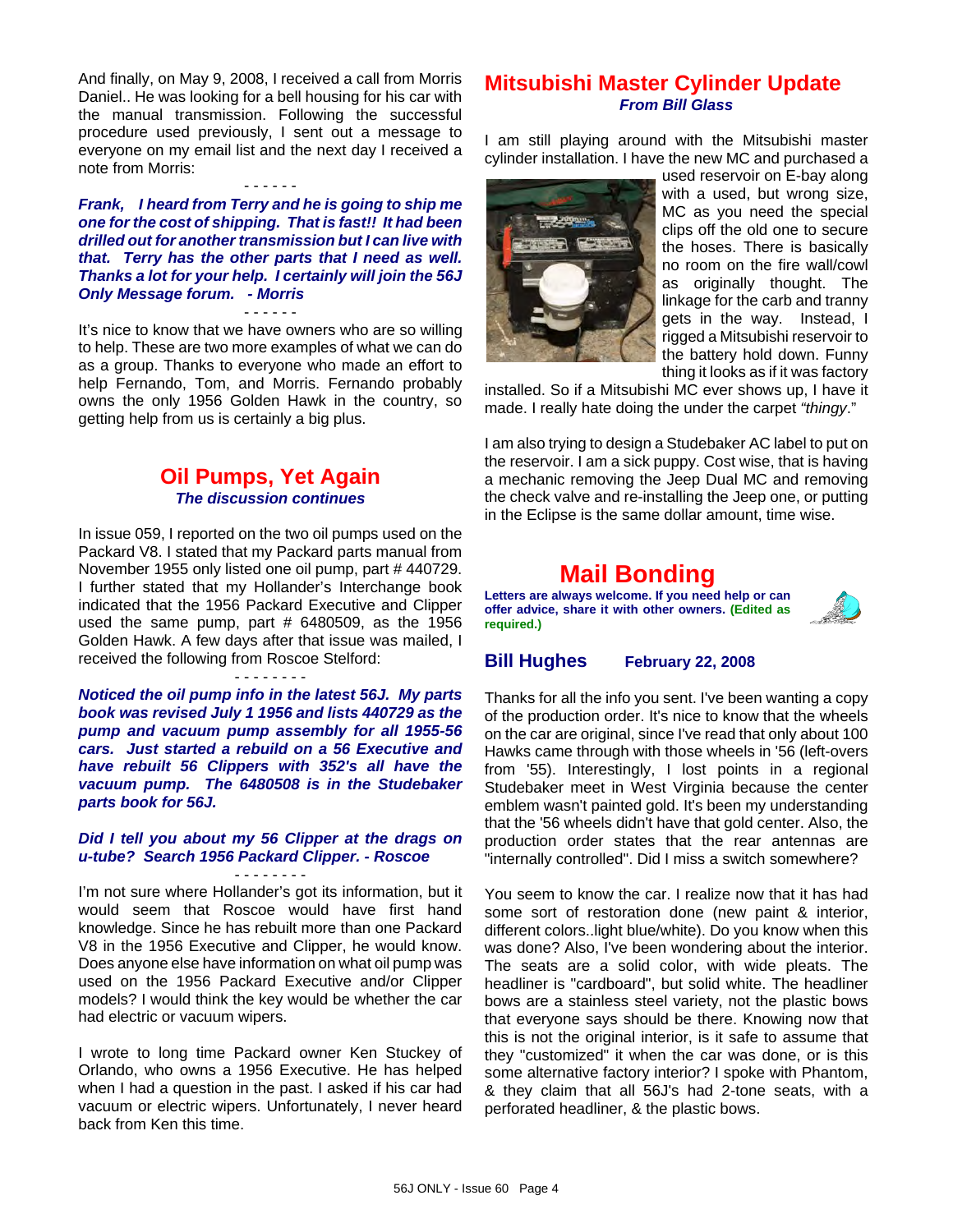I appreciate any info you can give me, & I look forward to being a member of the Register. I've met many wonderful people since I got the car, & it was cool to find out that I have the only known 56J in my area. (I'm president of the Delaware Valley Chapter of the SDC in Pa.)

## **Ed Reynolds Studebaker International March 10, 2008**

Frank - I'm having tail light housings made for the 1955-56 C & K and will have 50 pair of them for the Golden Hawks. These will be die-cast and pretty much identical to the originals and will include the socket, cable, and lens gasket. I had unplated samples at York and they look terrific. They should be available in about 4 months and the Golden Hawk housings will probably retail for \$390.00 a pair. *(NOTE: Ed has always been pretty good about supplying parts for our cars. Hopefully, he will have the tail light housings available at the SDC meet in Lancaster PA.*

## **Brent Hagen May 24, 2008**

I used to restore 56J radios (when I had more free time). It was frustrating at the time to find good dial glass for them. I finally decided to make some up. It was a tedious process, but I finally have some available. I have them priced at \$20 + \$5 shipping. As far as I know, I am the only source for them. **(See AD in 1956 GH Services)**

# **Dinner In Lancaster** *We still need a place to meet*

I am not familiar with the Lancaster area where the Studebaker Drivers Club will be hosting the International meet in September. Therefore, I have yet to find a suitable location for our 56J dinner. I'm not holding out much hope for them, unless someone who lives in the area can set something up for us. If anyone knows of a place for us to get together, please let me know. Otherwise, we might have to brown bag it, and meet in the parking lot.

# **Here We Grow Again**

*Since the newsletter is now posted on the web site, we will no longer print addresses and phone numbers. If you move, please remember me when you send your change of address information.*

| 521 Gilbert Zimmerman | SN 6800590       |
|-----------------------|------------------|
| Riverside CA          | Pr Owner Unknown |

- 522 Dan Fitzgerald & Larry Miles SN 6800486 Chico CA Pr Owner Bill Mallory
- 523 David Mclemore SN 6032887 Corinth MS Previous owner unknown

*NOTICE: In lieu of dues, and to help keep my records correct, registration forms are mailed to owners who haven't been heard from for several years. If you receive one, complete and mail it at once or you will be dropped from the mailing list.*

### **Administrative "Assistance"** *From Frank Ambrogio* **NOTE: Special notes and recurring items.**

**56JONLY Message Group** Started by owner Scott Reid in July, 2002. A method for owners and fans to exchange ideas. Go to our web site and click on *56JONLY Message Group*. Then follow the instructions to sign in or join. **NOTICE:***If you want to contact me, or to include something in the newsletter, you must send it to me directly. You can do so through the 56SGHOR web site. NEVER write me at the Yahoo address.*

**56J ONLY, Electronic Version** The "E" version of the newsletter is in color, and undamaged in transit. If you would like to receive the newsletter electronically, *and save me a buck*, just let me know and send your Email address. I will send you a notice whenever the latest version is posted on the web site. You can read it, download it, and/or print it at your leisure.

Anyone with an Email address on file with me, will automatically receive the newsletter electronically. Please let me know if you prefer to receive it via mail. The mangling, ripping, and stains are free.

# *Wheel Estate*

**Due to our infrequent printing schedule, many ads may be quite old. Please let me know if the transaction has been completed.**

**For sale:** 56 Golden Hawk. 352 w/ 3 speed on the floor. Bought it as a parts car but could be restored. Want to get it out of storage. Located in Santa Clarita Valley, CA. \$2500.00 Contact: Dan Larsen at 661 2510683. Email djsl80@aol.com (05-2008)

**Wanted:** Interested in 56 Golden Hawk with Standard/Overdrive transmission in finished or near-finished condition. Contact: Ron rstid@yahoo.com (03/2008)

**For sale:** 56 Golden Hawk #6033058. Mechanical restoration done, including brakes. Five new tires. All original parts. Set of 56 wheel covers and a set of 57 wheel covers. Needs paint and interior. \$8500. Snohomish, WA. Fred C. Howard, 360-568-1488, galaxie500@roadrunner.com (02/2008)

**For sale:** 56 Golden Hawk, Airforce Blue/Snowcap White. 90 percent restored to original. Only modification is seat belts have been added. Also have manuals and extra parts. Asking \$18,000 obo. For info Kevin and Debi Carr 407-963-2818 debicarr@wildblue.net (01/2008)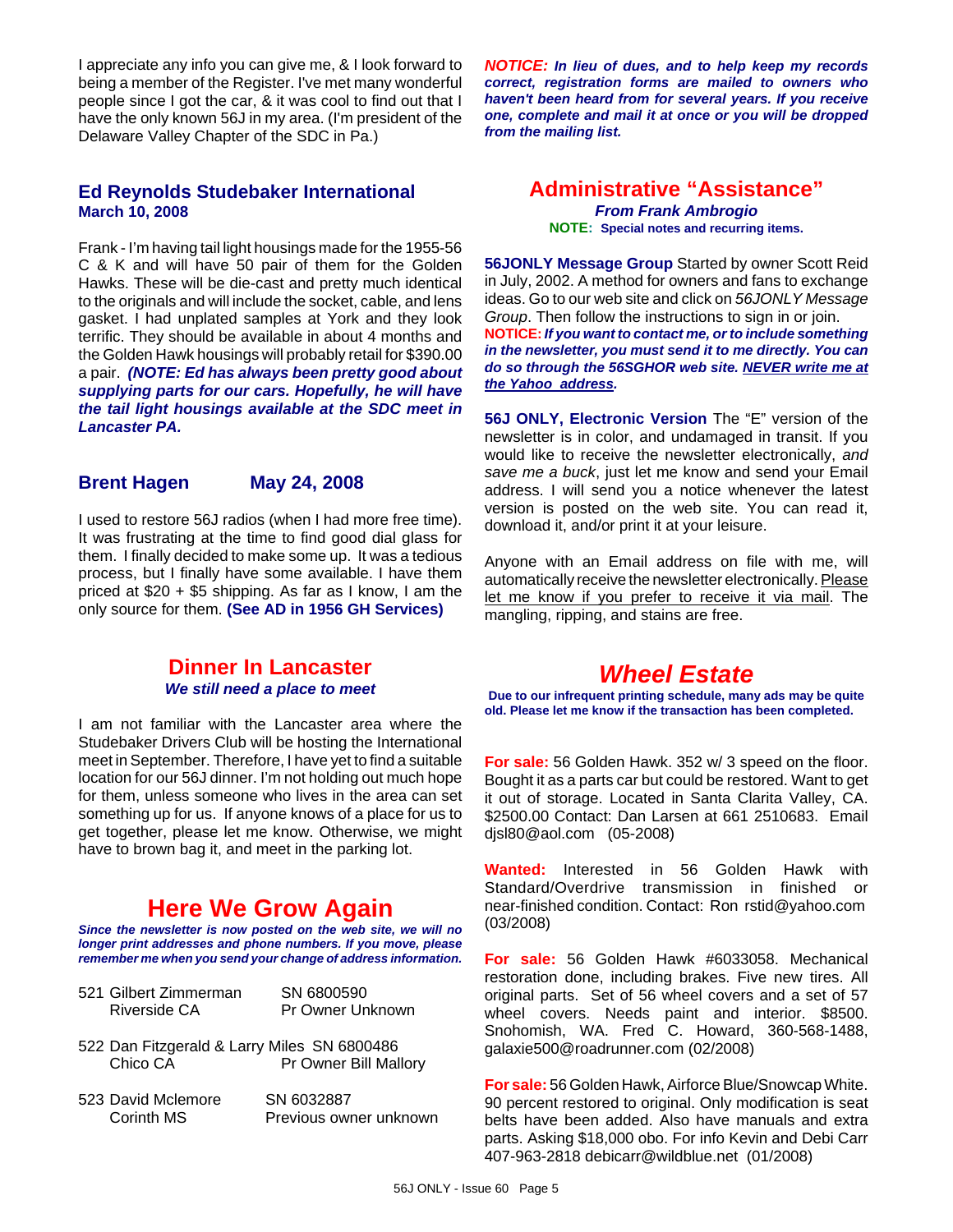**For sale:** Many NOS and good used 56J parts. All parts inquiries welcome. Good prices on NORS tune-up parts including, caps, rotors, points, voltage regulators, temperature sending units, coils and mounting brackets, stop light switches, front and rear brake wheel cylinders, etc. Contact: Brent Hagen, 6220 SE 55th Ave., Portland, OR 97206-6800. Email: ghawk352@effectnet.com Phone 971-219-9687 (01/2008)

**For sale:** I have two 56J cars that are fairly complete and very restorable, I am selling them for 3500 dollars each. You can email me johnscianna@sbcglobal.net for more info (make specific requests) or I can be reached by phone at 559 445 1959. The cars are located in Fresno California. Thanks, John (09/2007)

**Wanted:** 1956 Golden Hawk, good to great condition. Gwin Stumbaugh 3215 Cypress Way Santa Rosa CA 95405 707-542-3636 gwinbev@aol.com (09/2007)

**For sale:** Just found a stash of 1998 manufacture NOS Packard V8 hydraulic valve lifters. These were made by Johnson, a major OEM supplier, before they went out of business. To get enough for my use, I had to buy two cases, 234 units. Will sell them to my '56J friends for \$9.00 each. For comparison, most major Packard suppliers are asking \$14-16 each. **Oil pressure fix** for Packard V8s. The factory engineers redesigned the oiling system to ameliorate the lifter clatter problems. The cam retainer plate and spacer has been remanufactured in A2 tool steel and is now available. Offered to '56J members for \$75, including shipping. Don't rebuild your Packard V8 without it. Send cashier's check, money order or PayPal to Jack Vines, 3227 E. 28th Avenue, Spokane, WA 99223 PackardV8@comcast.net Packard V8 Limited. 509-535-8610. (06-2006)

**For sale**: 1956 GH Solid Builder, 352 V8, Auto Transmission, Restored Frame, Many used 56 J Parts, Call for needs. Many Studebaker Parts Available. K Body Window Flipper Restoration Services, Stainless steel straightening, polishing. Very Good 56 Golden Hawk Hood. Dwayne Jacobson, 2620 Lake View Drive, Junction City, WI 54443 715-204-0258 studebaker56j@mac.com Dwayne Jacobson, 2620 Lakeview Dr, Junction City, WI 54443. - web.mac.com/studebaker56j (02-2008)

# **1956 Golden Hawk Services**

**New Dial Glass** for all 1956 and 1957 Studebaker Delco radios, including 56J's. Accurate reproduction dial glass, just like the original,  $$20 + $4$  shipping. ALSO:

**Rebuilt Packard water pumps** for sale \$95, plus \$10.00 for shipping, no core charge. ALSO:

**Tachometer Sending Units**: I can repair most and I rebuild sending unit to tachometer cables. ALSO:

**Transmission Puke kit-II**: Stop that fluid from belching out the dip stick tube on start up. \$5 ppd. Mail check to Brent Hagen, 6220 SE 55th, Portland, OR 97206-6800 E-mail: ghawk352@effectnet.com (05/2008)

**Adhesive Vinyl Inserts,** for 1956-1961 Studebakers with wheel cover (AC 2799). Enough to apply to 4 hubcaps, with spare inserts. Directions included \$27.50,



includes shipping in continental U.S. Right Impression, 319 S Chestnut St, Kimball, NE 69145, Phone or Fax: 308-235-3386 rimpres@earthlink.net (11-2006)



**Air conditioning** for 1955-56 V-8 Packard engine in whichever car it is in. You will need the third pulley and bolt for the crankshaft to drive the compressor. Modern, dependable, serviceable equipment starts with the Sanden

compressor, 100-AMP alternator to keep your battery charged, and the electric cooling fan. **AC pulley and bolt** \$300.00, **Bracket Kit** for alternator & compressor including offset oil fill tube and all hardware, NAPA numbers for belts, etc. \$350.. Includes shipping and handling.. Jack Nordstrom, 3023 Pine Valley Dr,, New Braunfels TX 78130, 800-775-7077. (04/2006)

**Ultra One Rust Remover**: Non Acid Product. No fumes, no gloves required, reusable product, cleans up with water, biodegradable, easy to use. Does not affect rubber, gaskets, seals, decals or stickers, plastics, most paints. Dissolves Rust Only. For a brochure call 847-464-5119 or write: Roscoe Stelford 15N119 Reinking Rd Hampshire IL 60140 or Email stelfordsinc@aol.com

www.weremoverust.com **Code RCS15** (12/2005)

**Ranco Heater Valve Repair**. Heater valve/s repaired or will send you a rebuilt one. I must have your old rebuildable core. It must be the same type you are ordering because I do not have a lot of cores. If you



do not have a valve, there is a \$50.00 core charge. These valves are very hard to find. Valve or rebuild - \$65.00 Price includes return postage. Downeast Studebaker, 314 Rosewood Rd. Goldsboro, NC 27530 919-734-7755 e-mail: sanjim76@earthlink.net (02/2005)



**Exhaust extension AC-2754** Originally available on 1956 Hawks and station wagons. Chrome finish.\$65.00 ea. **1-104 Oil Filter Decal** \$6.00 ea.

**1-083 Valve Cover Decal** (need 2) \$6.00 ea.

**1562457 Front brake drum**, finned complete

with hub, cups, & studs \$189.00. All items plus 10% S/H. Studebaker International, 97 North 150 West, Greenfield IN 46140-8562, 317-462-3124, FAX 317-462-8891, *(Prices subject to change)* www.studebaker-intl.com info@studebaker-intl.com (08-2004)

**Recast Steering Wheel PN 1540647,** white, 17", just like the original.  $$575.00 + $25.00$  S/H. Shrock Body Shop, 3999 Tyrone Pike, Coalport PA 16627. www.shrockbrothers.com/steering\_wheels.html (04/04)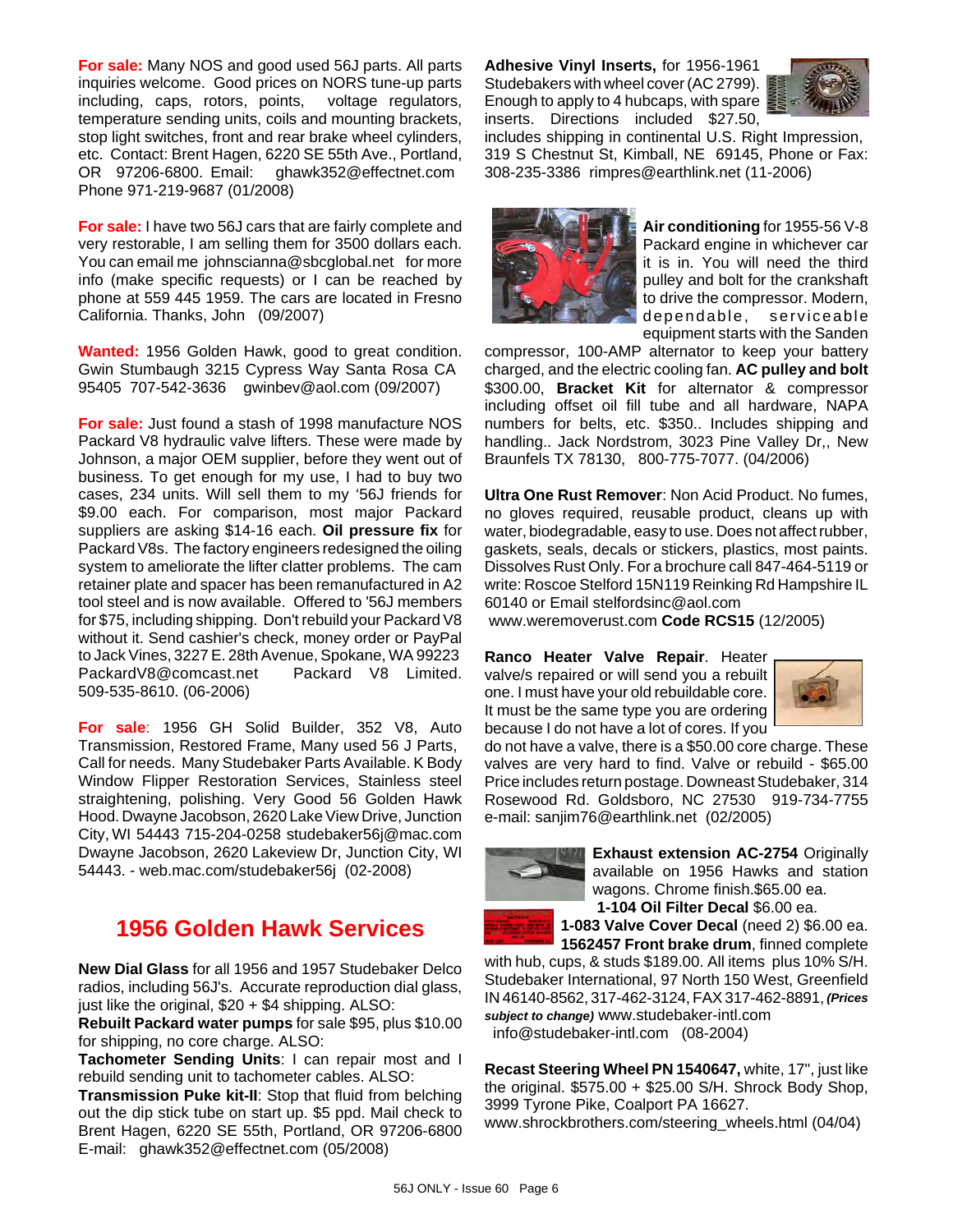**Electronic Ignition Modules** for 1956 Golden Hawk. Use the tachometer sending unit with the points system. John Brooks, 1821 Ft Worth Hwy, Weatherford TX 76076, Tel 817-594-0840. www.studebakerfarm.com studefarm@yahoo.com. (03-2004)

 $$40.00 + S/H$ **Ultramatic Transmission Shift Indicator**. Die-cast Metal, with a clear casting, and indented letters pre-painted from the rear. Bill Glass, 18 Lorenz Dr, Valhalla NY 10595. 914-761-5788 or BondoBill1@aol.com (02-2004)

**Reproduction trunk escutcheon** for 1956 C-K cars, \$75.00. Myer's Studebaker Parts 130 Main St, PO Box 276, Duncan Falls OH 43734. 740-674-4897, FAX 740-674-7170, Email spookys@1st.net or Visit our web site at www.myersstudebaker.com (03/2004)



**AC-2799 reproduction Spoke Type hubcaps**. \$500.00 per set plus shipping. Richard Quinn, 20026 Wolf Rd, Mokena IL 60448, 708-479-2658, FAX 708-479-8965, rtq11@aol.com (10/2002)

**Ultra400 Automatic Transmission Conversion** for your 1956 Golden Hawk. Enjoy the difference and confidence. No puking overflow. More power to the wheels. For more information: Jack Nordstrom, 4975 IH-



35 South, New Braunfels TX 78132, Tel 800-775-7077.

**1956 Sky Hawk and Golden Hawk headliner trim bows.** 3 piece set with tapered ends. \$110.00 per set (includes shipping). Myron McDonald, 417-678-4466 or 417-678-2631, email pmeyer@hdnet.k12.mo.us

**Rebuilt 56 Golden Hawk fuel pumps**, both Carter and AC Delco, \$75 exchange (I must have your old fuel pump, or a \$50 core charge). Add \$10 for shipping. Gary Capwell 3441 Sandringham Dr. N.E. Salem, Oregon 97305, Phone 503-365-3296 Email mocha56j@comcast.net (01/2000).

**Reproduction Tail Light Lenses** 1956 C-K part# 1312694, \$49.00 ea. Chuck & Chris Collins, 2410 W Freeway Lane, Phoenix AZ 85021, 602-995-5311, FAX 419-858-5900, Email chuck@studebakerparts.com. On the web at :www.studebakerparts.com

### **1956 Golden Hawk Window Price Sticker**

| <b>THE STUDEBAKER</b><br>GOLDEN HAWK                                                                      |                                 |
|-----------------------------------------------------------------------------------------------------------|---------------------------------|
| -----<br><br>-<br><br>٠<br>۰<br>۰<br>v<br>÷<br>œ<br><br>---<br>×<br>--<br>÷<br>٠<br>-<br>ı<br>$1.5 - 1.5$ | --<br>$-0.00$                   |
| ٠<br>                                                                                                     | ۰<br>-<br>--<br><b>Services</b> |

The design is based upon the general design of stickers which were actually done during the period 1959 thru 1966. Send \$40 along with serial number and options/accessories which were originally on your car (a copy of the production order would be

very helpful.) If your car has been repainted and options/accessories added or deleted and you want the sticker to reflect the car as it is now just include the information. I have all of the prices. Questions, telephone

708-479-2658 or Richard Quinn 20026 Wolf Rd. Mokena, IL 60448. rtq11@aol.com

# **56J Club Items**

*All Proceeds Help Maintain the Register Items can be ordered on-line*

**1956 Studebaker Golden Hawk Parts Catalog.** 320 pages. Includes specifications, part numbers, illustrations, indexes, utility items, and accessory codes, and a list of service bulletins (add \$15.00 foreign S/H).



\$38.00

**1956 Studebaker Golden Hawk Authenticity Guide.** Documents most of the quirks with 30 color photos and all decals shown. Divided into sections covering the engine, exterior, interior, trunk, paint and accessories (add \$13.00 foreign S/H)



# **1956 Studebaker Passenger Car Manuals on**

**DVD+R.** (Not for TV DVD player) **Contains the files that** are on all three CDs plus the 1955-58 Chassis Parts Manual, 1953-58 Body Parts Manual, 1956-57 Shop Manual, and the 1958 Shop Manual Supplement in PDF format, viewable with Adobe® Acrobat® Reader (included).



日益

### **1956 Studebaker GH Manuals on CD**

Overdrive Manual in PDF format, viewable with \$11.00 Parts Catalog, Authenticity Guide, 1956 Owners Manual, 1956 Accessories Catalog, and Warner Adobe® Acrobat® Reader (included).

### **56J ONLY Newsletters on CD**

All back issues, in PDF format, viewable with Adobe® Acrobat® Reader (included).



\$11.00

### **1956 Studebaker GH Production Orders CD**

The complete set of all 4073 Production Orders for 1956 Golden Hawks, produced directly from our data base. PDF format, viewable with Adobe® Acrobat® Reader (included).

\$11.00

**Copy of the Original Production Order** for your car. Directly from microfilm, Send serial number. \$12.00

**Name Badge** Soft vinyl, 4" x 3" with our logo in your car's color \$3.00.



| Patch 4-1/2" x 2-1/2" Can be sewn or glued to         |         |         |  |  |
|-------------------------------------------------------|---------|---------|--|--|
| a cap or shirt. Red on white background.              |         |         |  |  |
| <b>Decals-Tags-</b>                                   |         | \$3.50  |  |  |
| Oil Filler Cap, blue/buff                             | \$3.00. |         |  |  |
| Oil Bath, yellow/black                                |         | \$4.00. |  |  |
| Seat Belt, red/black/white (need 2) ea.               |         |         |  |  |
| Generator Field Terminal Tag, red                     |         |         |  |  |
| Tachometer Sending Unit Tag, red                      |         | \$3.00. |  |  |
| <b>Club Rosters</b> (send Email or SASE, owners only) |         |         |  |  |
|                                                       |         |         |  |  |

Most Items Are Available On-line at the 56J Store *Make Checks Payable to Frank Ambrogio.*